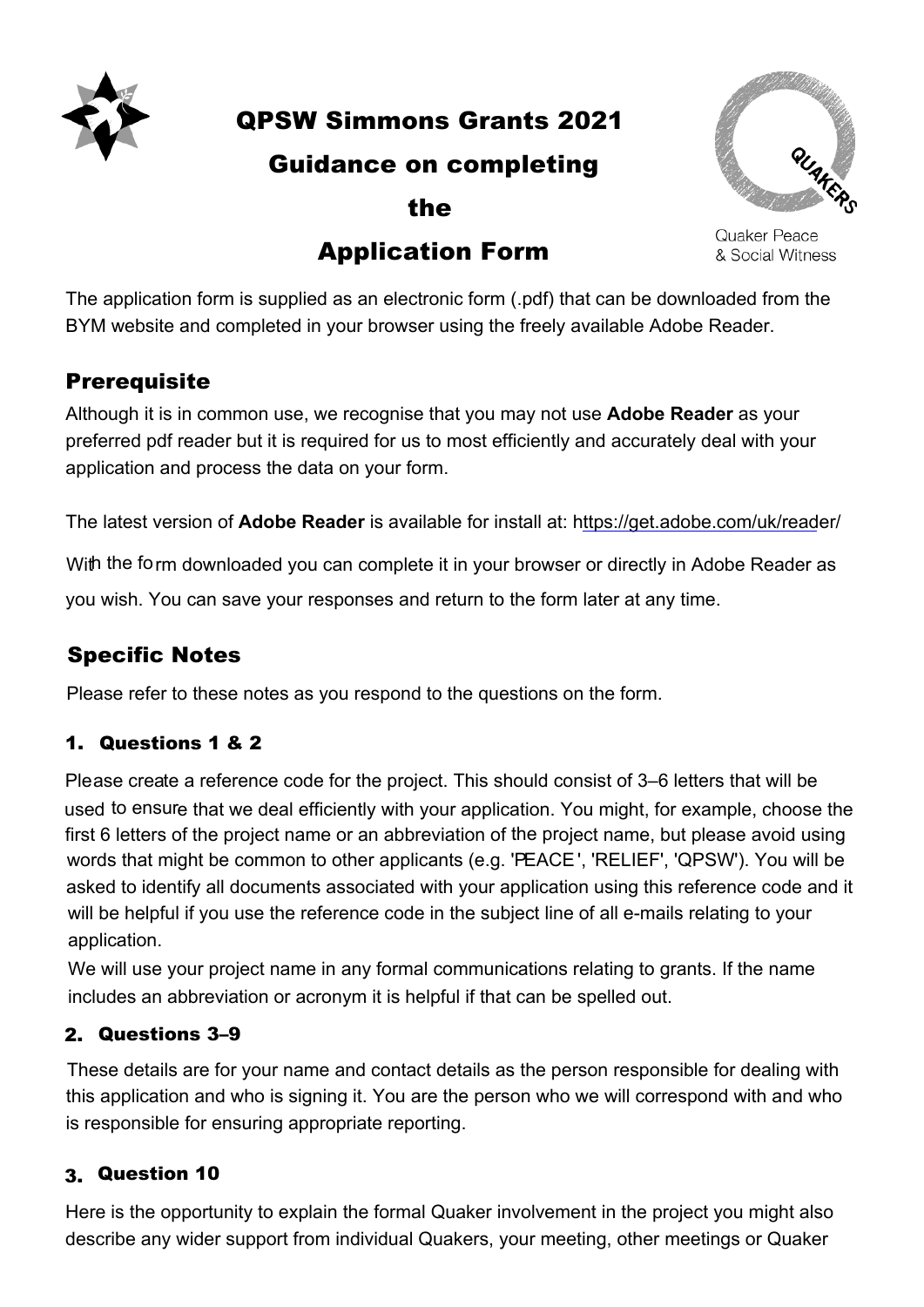organisations. You will list any attached supporting documents later, in Section E, but they should be named and described here. The application should be accompanied by a formal minute of support from a local meeting or other appropriate Quaker body.

### 4. Length of responses [Question 43]

It is helpful in considering your application if your longer responses to questions are concise and fit in the box provided on the form. If it is **necessary** to give us more information than will fit in the space provided then put the most important information here, make it clear here that there is a continuation and then use the space available in Questions 43 for additional information.

#### 5. Questions 11–13

Please indicate how the project is managed and governed. For example, whether there is a board of trustees or a managing committee. If the project is a registered charity please give details.

#### 6. Questions 14 & 15

Please use **only** the space provided to give concise responses. These will be expanded upon in later questions.

#### 7. Question 16 & 17

You may find it helpful to refer to the introductory document which describes QPSW Simmons Grants in drafting your responses. If this is an existing project you should attach a recent report to this application and refer to it in your response to Question 16. Similarly, if a formal project budget is available you should attach it to this application and refer to it in your response to Question 17. Any attachments will also be listed in Section E.

#### 8. Question 18 & 19

If this is an existing project you should attach a copy of the latest summary accounts to this application and refer to it here. Such attachments will also be listed in Section E. Please note the normal maximum grant allocations available that are outlined the introductory document *QPSW Simmons Grants 2021*. Enter the figure requested for 2021.

#### 9. Questions 20–41

If there is an existing project bank account (or accounts) into which any grant allocated may be paid please give details here. Note that type of account and its location will affect appropriateness off Sort code / Swift code / IBAN as alternatives. The contact person is likely to be the financial administrator or treasurer of the project but should be a signatory to the account. Grants will not normally be paid into individual private accounts.

### 10. Question 42

The Finance Department at Friends House has considerable experience in transferring funds to projects overseas. We will do our best to aid efficient and economic processes. Advice is available.